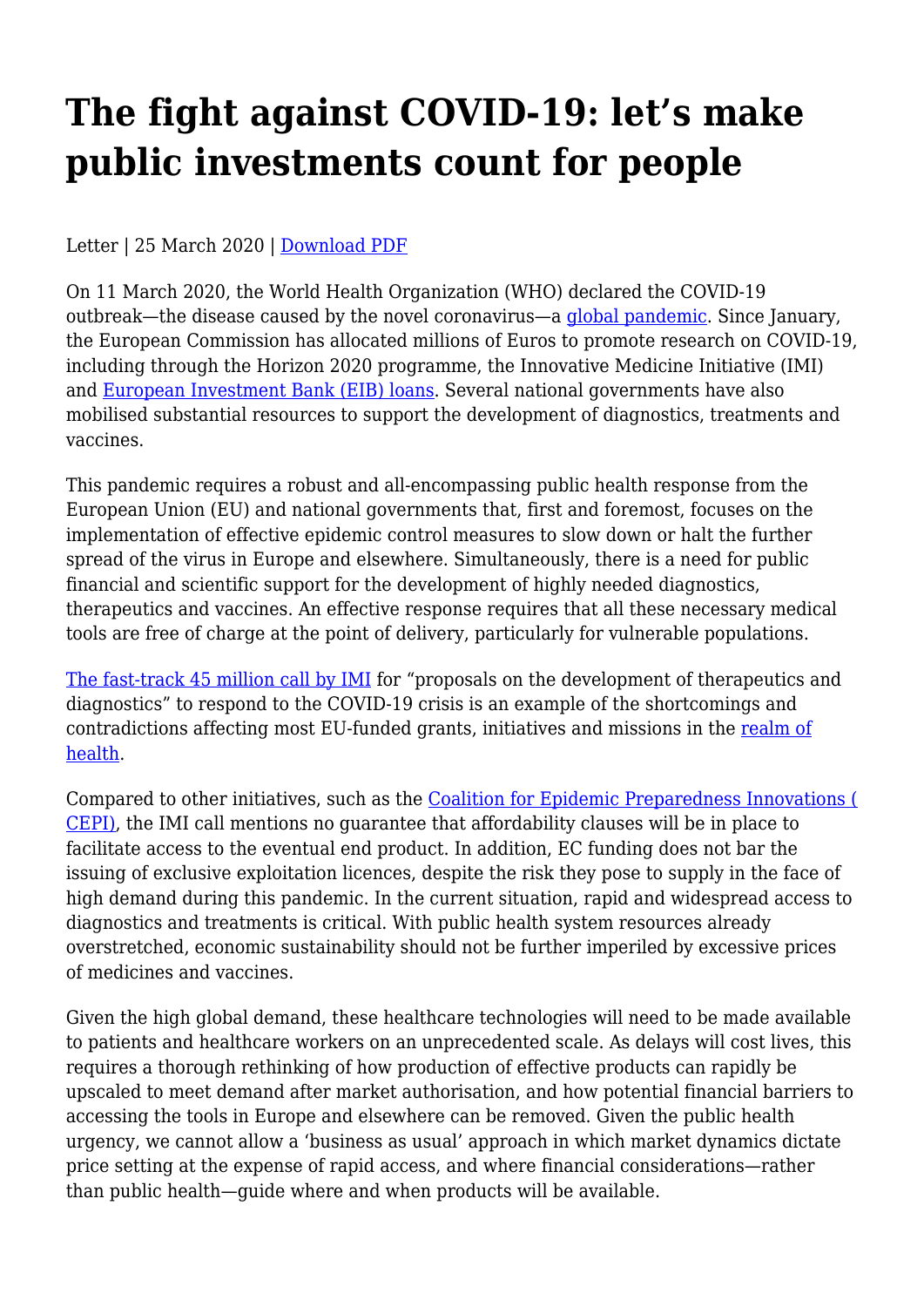We strongly recommend that the EU institutions and national governments incorporate collective, pro-public safeguards, such as transparency regarding public contributions, accessibility and affordability clauses and non-exclusive licences for exploitation of endresult products, in current and future funding calls and investments. Such steps would increase public accountability and limit the shortcomings of market exclusivity associated with a single exclusive licence—such as excessively high prices or over-reliance on a single source, which can increase the possibility of shortages.These measures will eventually ensure the vaccines and treatments for the coronavirus reach those who need them and save numerous lives.

We also ask the European Commission and national governments to uphold their commitment to transparency and good governance, which is even more important during this crisis. We expect the European Parliament to closely follow the results of the EU financial support to R&D and the eventual delivery of results. We count on national governments to promote and support the work of public research institutions in the fight against the pandemic.

Not only are these measures vital for tackling the challenges of dealing with this global pandemic, but they will set the precedent that it is high time for health needs to take priority over profit. The mistakes in responding to previous epidemics cannot be repeated. The COVID-19 pandemic is a wake-up call for us all. By adopting these measures national governments and the EU will be better prepared for future epidemics and pandemics. It is not a matter of if, but when.

The organisations supporting this letter believe that while the EU and national governments ramp up their response to this public health crisis, neither the undeniable urgency of the situation nor the daunting seriousness of the current threat can be a reason to circumvent accountability and jeopardise transparency in the spending of public resources in the protection and promotion of public health.

We hope you will take our concerns into account and are ready to discuss further how our recommendations can be incorporated into current and future research calls and public investments.

*This letter is supported by 61 organisations and it was coordinated by Health Action International (HAI) and the European Alliance for Responsible R&D and Affordable Medicines.*

## **Contact**

Viviana Galli – viviana@medicinesalliance.eu Jaume Vidal – jaume@haiweb.org

## **Supporting organisations**

- 1. Access to Medicines Ireland
- 2. Action against AIDS Germany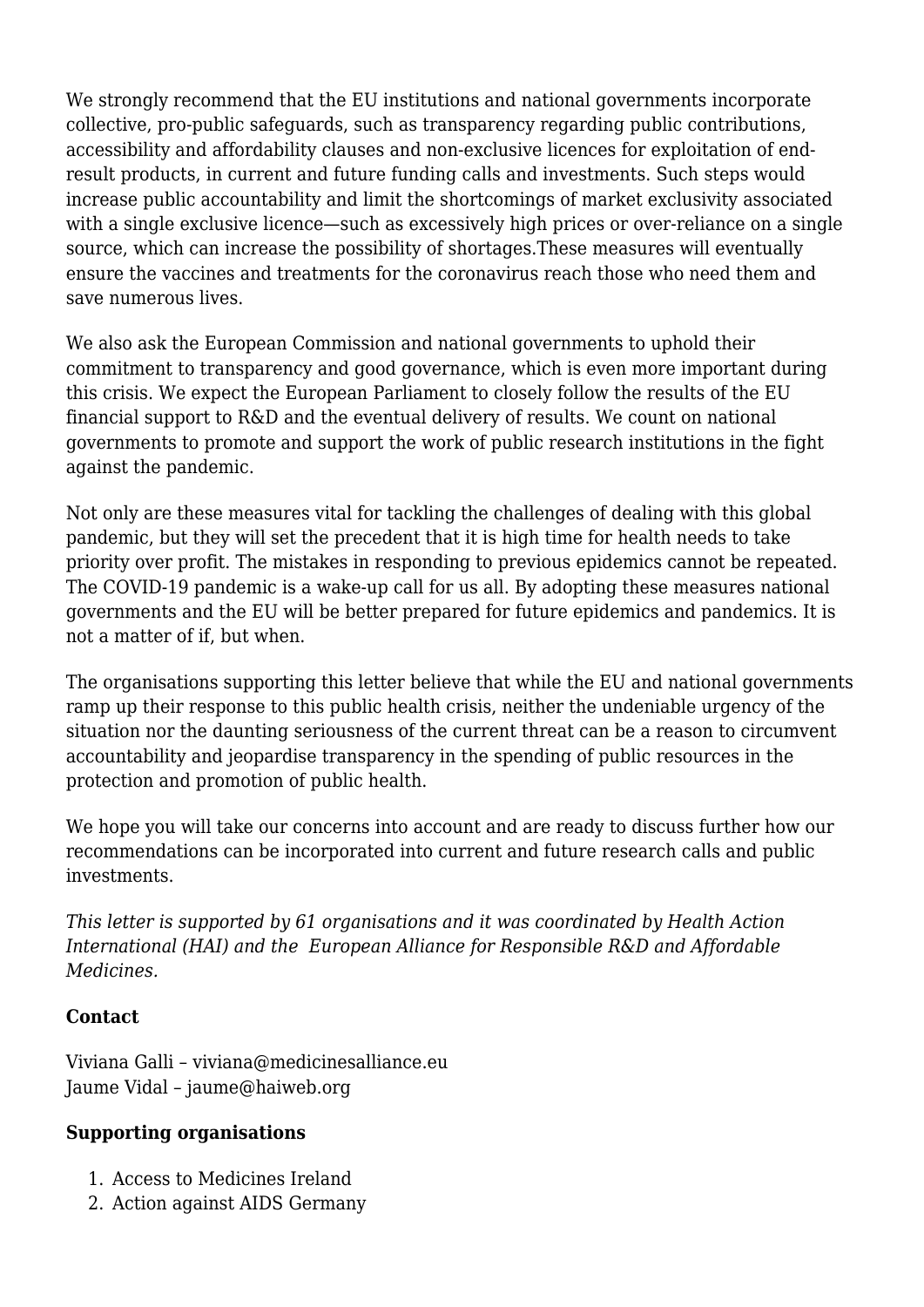- 3. AIDES, France
- 4. AIDS Action Europe
- 5. Aidsfonds
- 6. Alliance for Cancer Prevention UK
- 7. Altroconsumo, Italy
- 8. Armenian Women For Health and Healthy Environment NGO
- 9. Association of European Cancer Leagues (ECL), Access to Medicines Task Force
- 10. AURORA Universities Network
- 11. Austrian Institute for Health Technology Assessment (AIHTA)
- 12. Center for international Environmental Law (CIEL)
- 13. Commons Network (CN)
- 14. Corporate Europe Observatory (CEO)
- 15. CurbingCorruption
- 16. Dying for a Cure
- 17. Ecologistas en Acción, Spain
- 18. EKPIZO, Greece
- 19. Epilepsie France
- 20. European Academy of Paediatrics
- 21. European AIDS Treatment Group (EATG)
- 22. European Alliance for Responsible R&D and Affordable Medicines
- 23. European Association of Hospital Pharmacists (EAHP)
- 24. European Federation of Public Service Unions (EPSU)
- 25. European Institute of Women's Health
- 26. European Public Health Alliance (EPHA)
- 27. France Assos Santé, France
- 28. Global Health Advocates (GHA)
- 29. Groupe sida Genève, Switzerland
- 30. Grupo de Ativistas em Tratamentos (GAT), Portugal
- 31. Health Action International (HAI)
- 32. International Association of Mutual Benefit Societies (AIM)
- 33. Institut für Qualität und Wirtschaftlichkeit im Gesundheitswesen (IQWiG), Germany
- 34. Istituto di Ricerche Farmacologiche Mario Negri, Italy
- 35. Just Treatment
- 36. La Ligue contre le cancer, FRANCE
- 37. Médecins du Monde
- 38. MSF Access Campaign
- 39. NoGracias, Spain
- 40. Observatoire de la transparence dans les politiques du médicament (OTMeds)
- 41. Organización de Consumidores y Usuarios (OCU), Spain
- 42. Pesticide Action Network (PAN) Europe
- 43. Pharmaceutical Accountability Foundation
- 44. Prescrire
- 45. Public Eye, Switzerland
- 46. Réseau DES, France
- 47. Réseau Environnement Santé